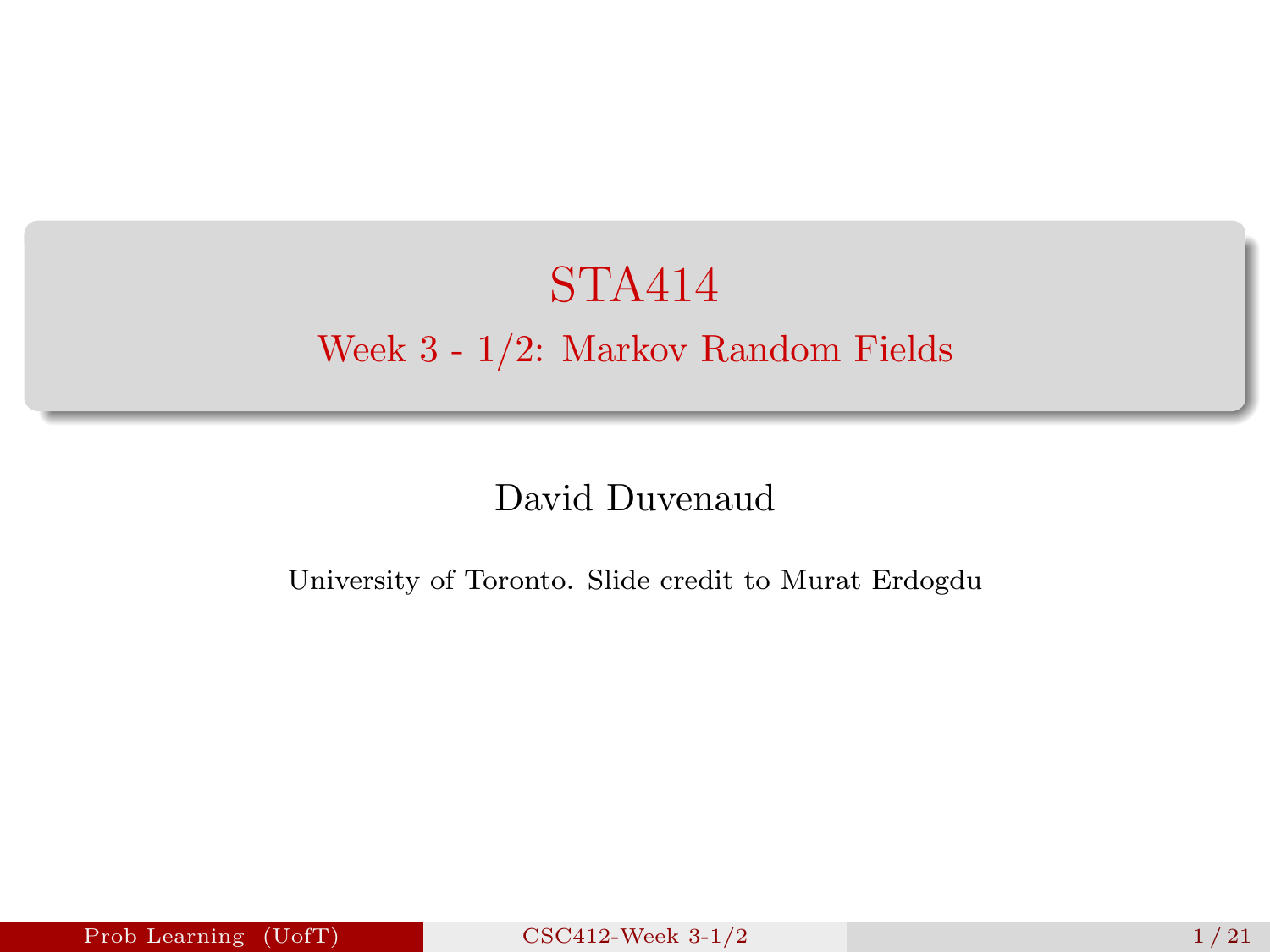### News

Assignment 1 is released later today.

- $\blacktriangleright$  Decision theory
- $\triangleright$  Discrete latent variable model of images
- $\triangleright$  Gradient-based regression
- $\triangleright$  Comprehensive Python starter code in colab.
- In-person lectures pushed back a week by dept. New first in-person lecture: Feb 7th
- Online alternatives may be available
- Preference for midterm?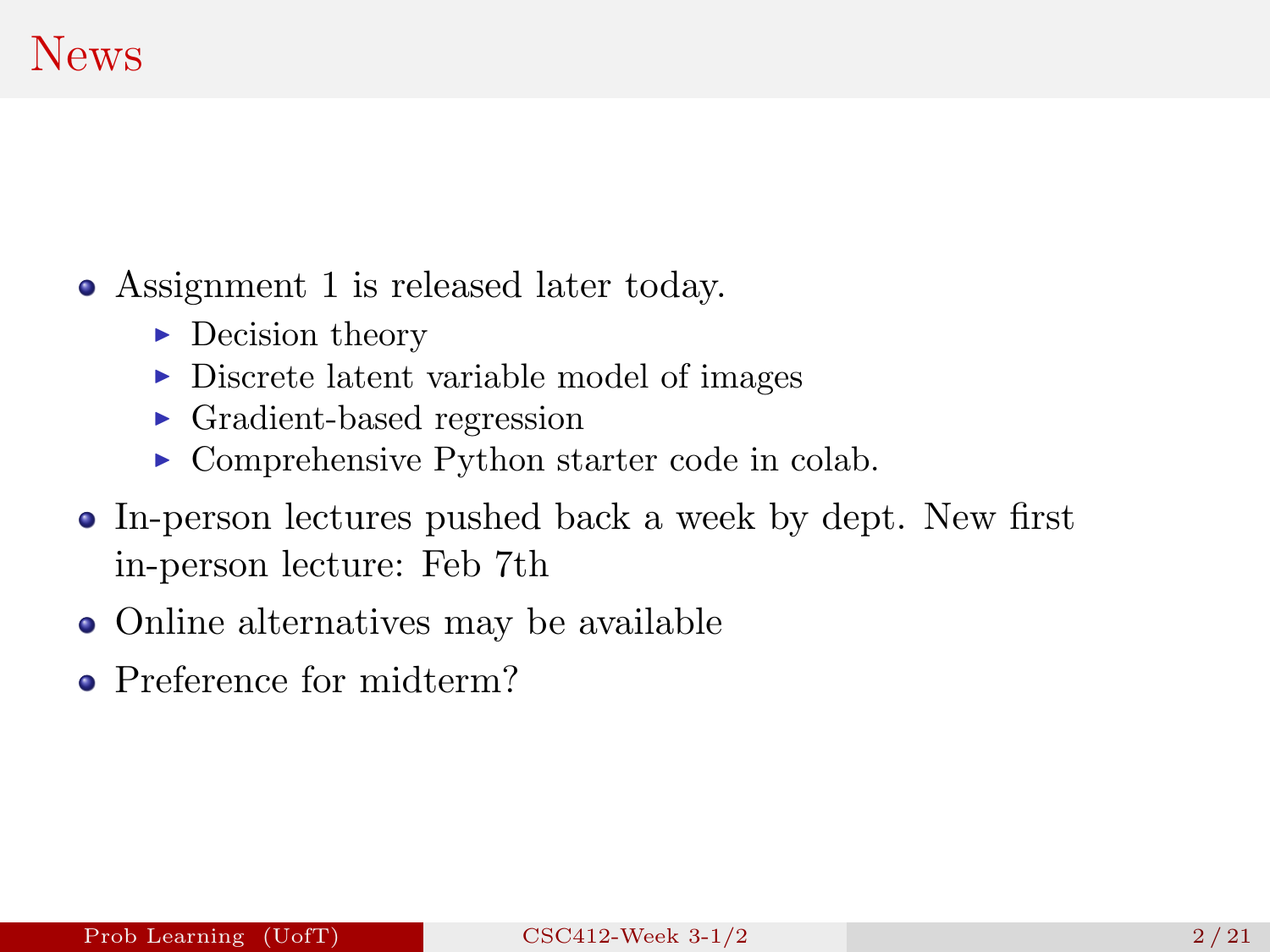- Markov Random Fields (MRFs) and Undirected Graphical Models
- Exact Inference
- Tutorial:
	- $\triangleright$  Basic MLE derivations (for Q1 of HW1)
	- $\blacktriangleright$  Simple neural net demo
	- $\triangleright$  Worked examples of UGMs and exact inference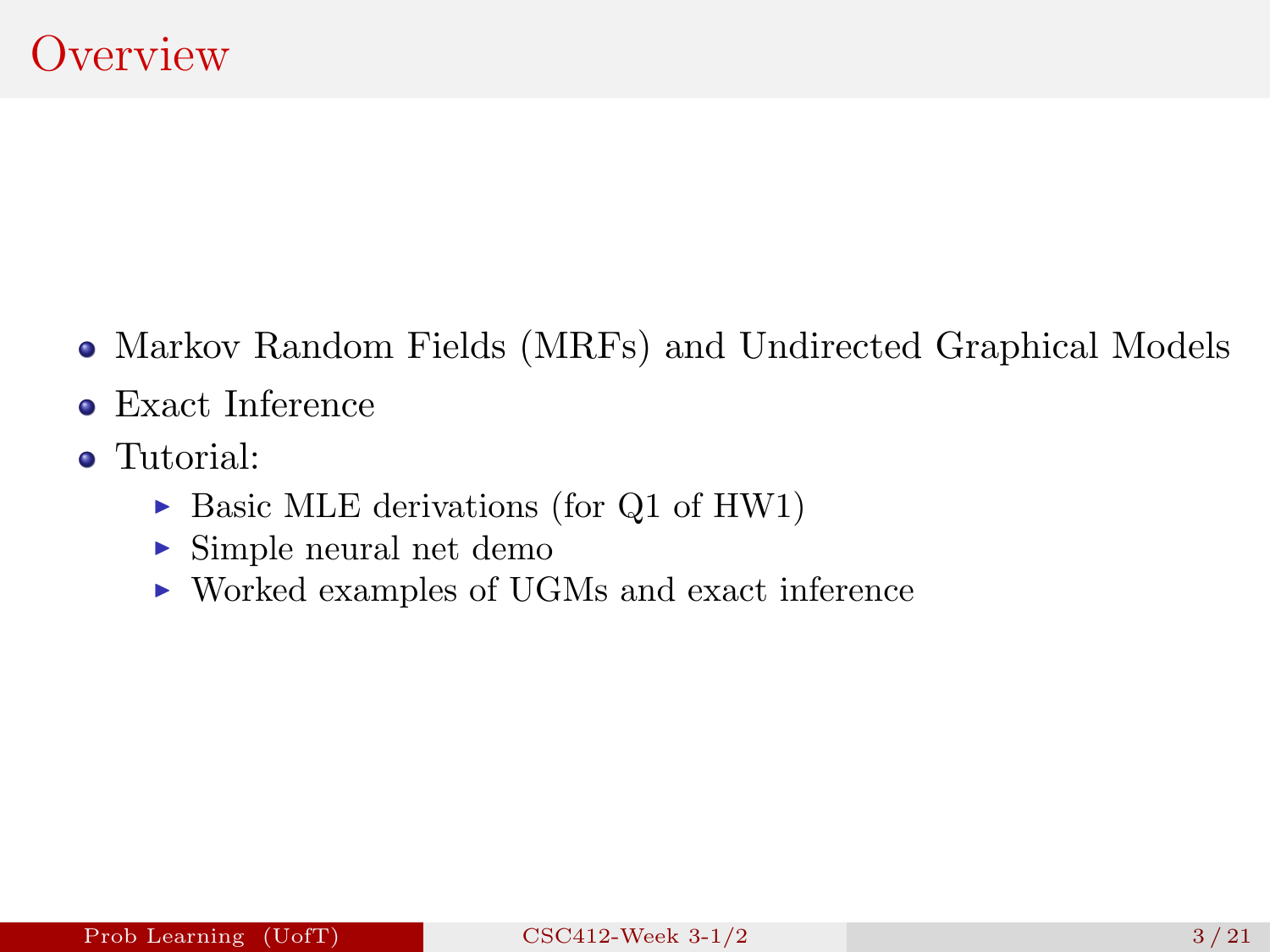# DAGMs are sometimes a bad fit



Each node is conditionally independent of  $\bullet$ its ancestors (non-descendents that are not parents) given its parents

 ${x_i \perp$  ancestors $(x_i)$  | parents $(x_i)$ }  $\forall i$ .

• For some problems, it is not clear how to choose the edge directions in DAGMs. Figure: Causal MRF or a Markov mesh

#### Markov blanket

The set of nodes that renders a node conditionally independent of all the other nodes in the graph is called that node's Markov blanket  $(mb)$ .

$$
mb(X_8) = \{X_3, X_7\} \cup \{X_9, X_{13}\} \cup \{X_{12}, X_4\}
$$

Excercise: What is the Markov blanket for  $X_8$ ? Perhaps counterintuitive.

Prob Learning  $(UofT)$  [CSC412-Week 3-1/2](#page-0-0) 4/21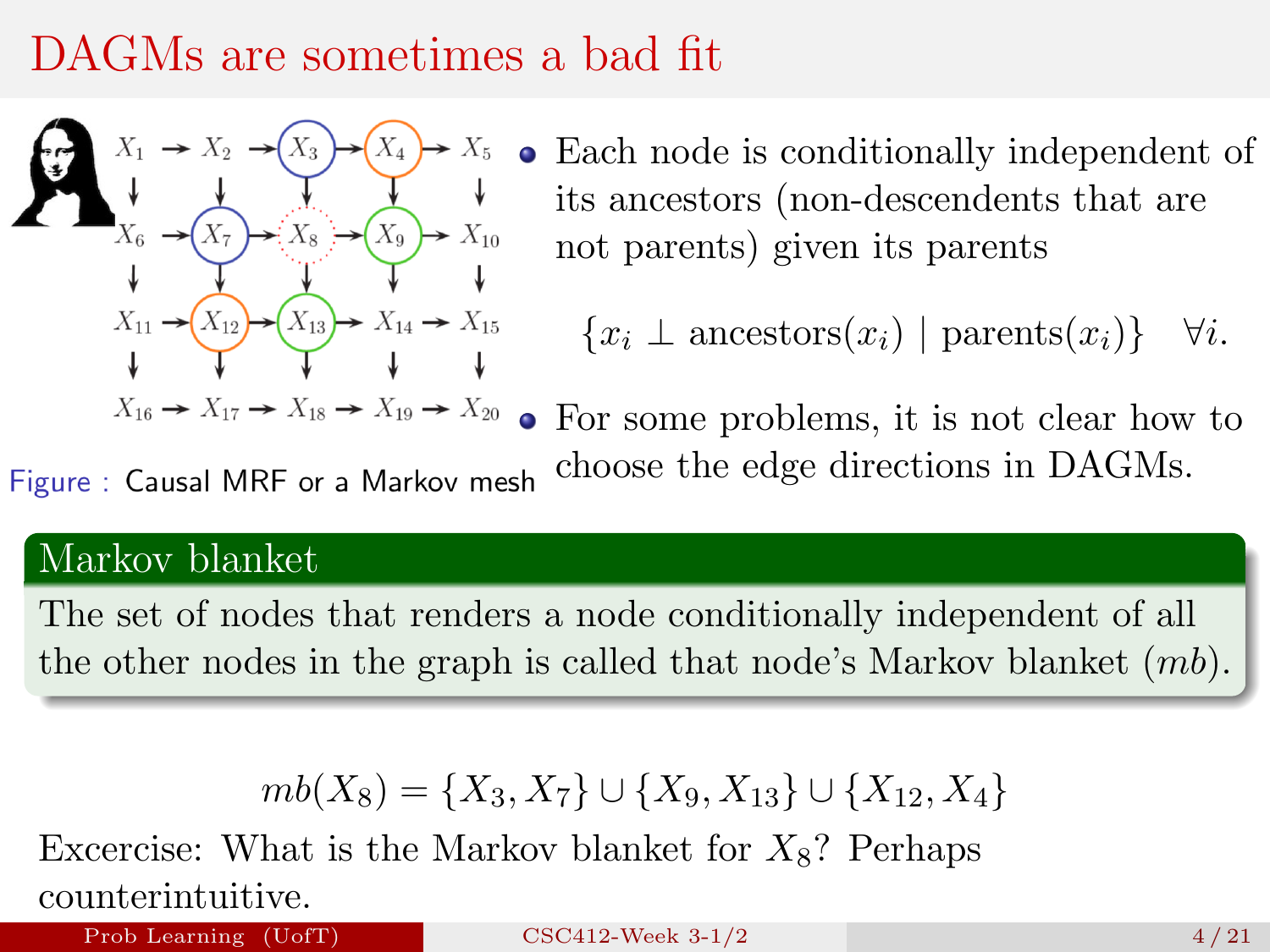#### Markov Random Fields

- Undirected graphical models, also called Markov random fields (MRFs), are a set of random variables where the dependencies are described by an undirected graph.
- The nodes in the graph represent random variables. However, in contrast to DAGMs, edges represent unnormalized interactions between neighbors (as opposed to conditional distributions).

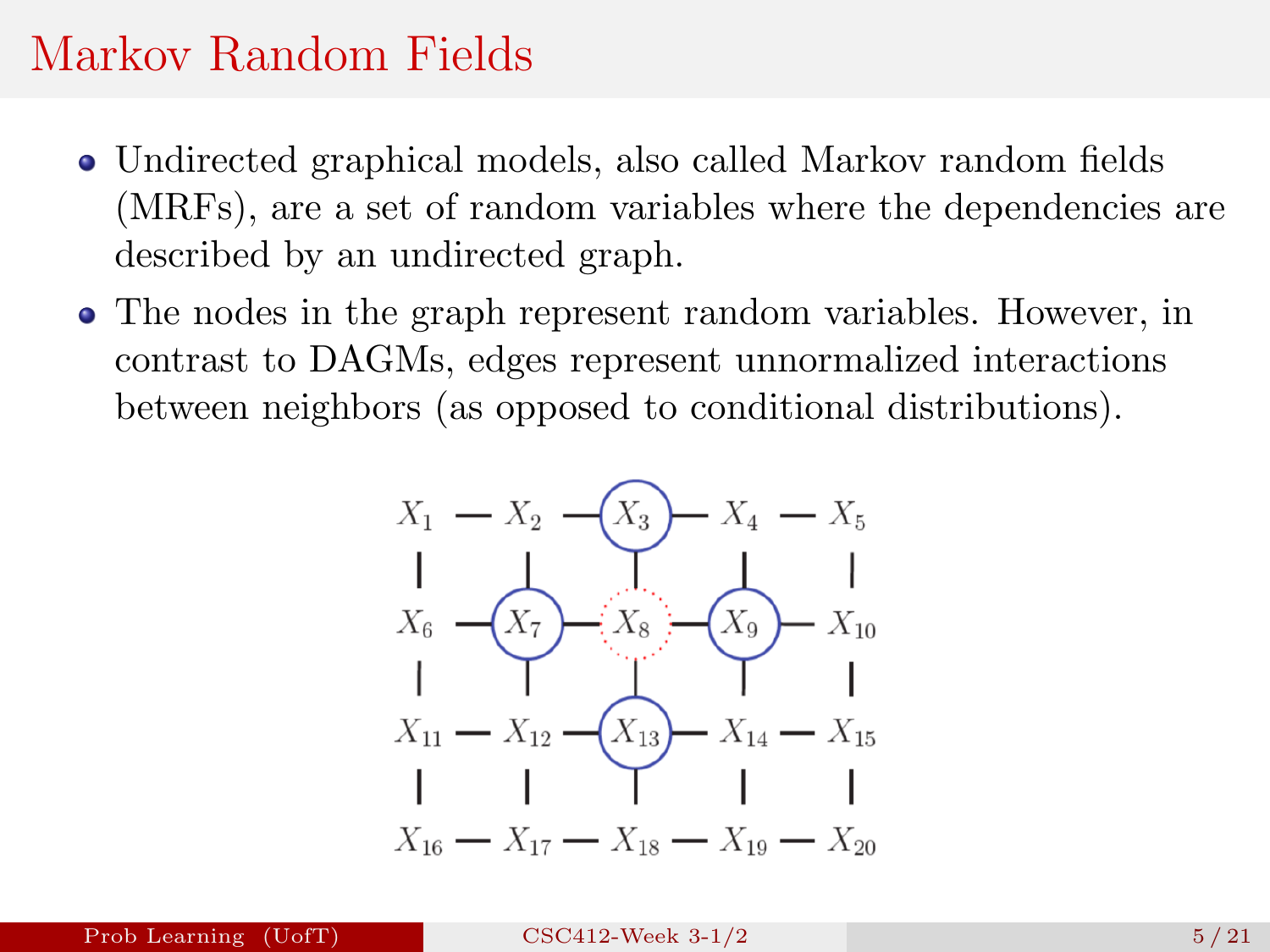The following rule expresses which nodes are conditionally independent in MRFs:

1 Global Markov Property (G):  $x_A \perp x_B | x_C$  iff  $x_C$  separates  $x_A$ from  $x_B$ . That is, there is no path in the graph between A and B that doesn't go through  $x_C$ .



 ${x_1, x_2\} \perp {x_6, x_7}$ |{ $x_3, x_4, x_5$ }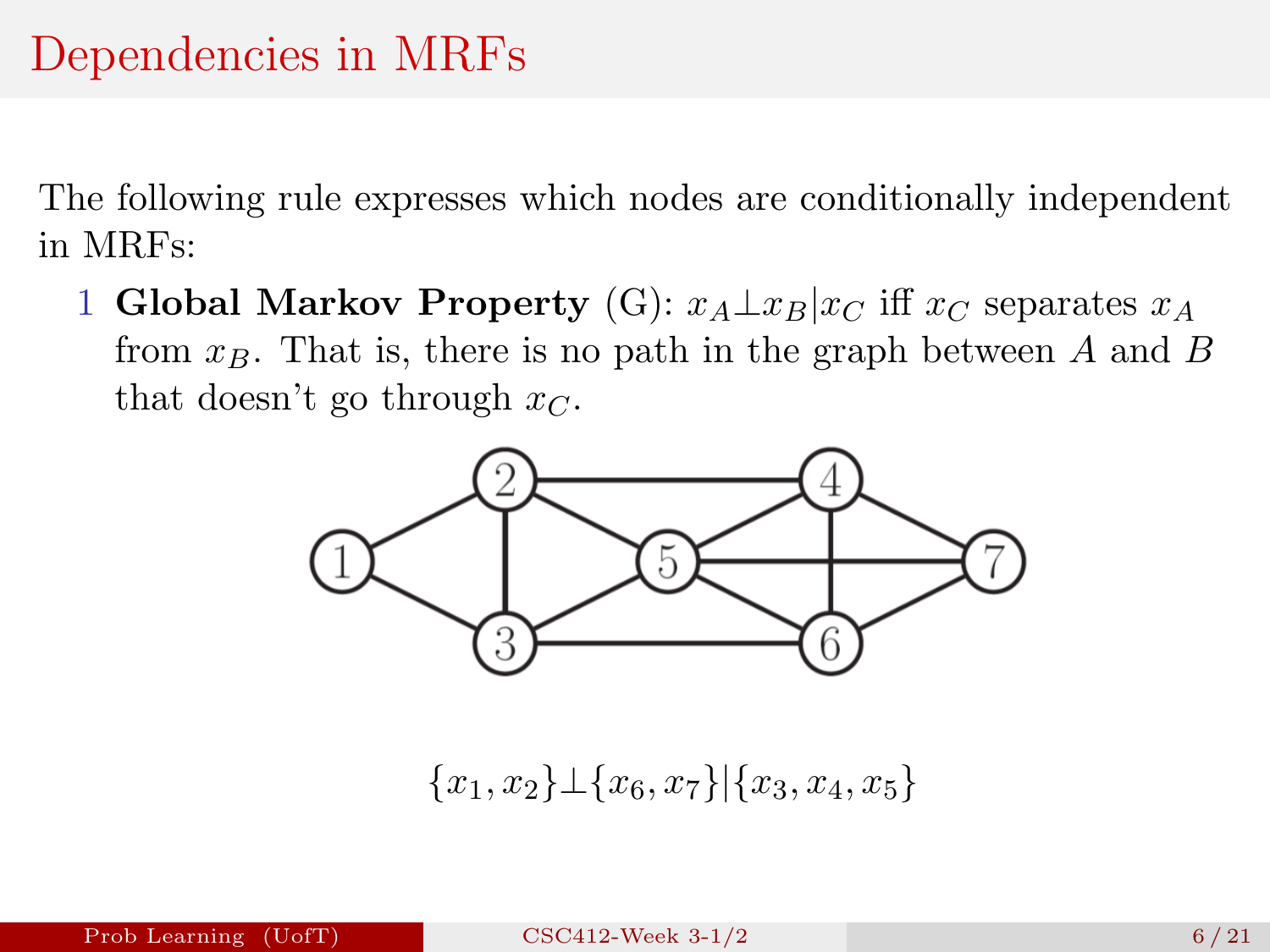## Dependencies in MRFs

A corollary of the Global Markov Property:

2 Markov Blanket  $(L)$ : A set of nodes that renders a node t conditionally independent of all the other nodes in the graph

$$
t \perp (\text{all } \setminus cl(t)) \mid mb(t)
$$

where  $cl(t) = mb(t) \cup t$  is the closure of node t.



 $x_1\perp$ rest $\vert \{x_2, x_3\} \vert$ 

so 
$$
mb(x_1) = \{x_2, x_3\}.
$$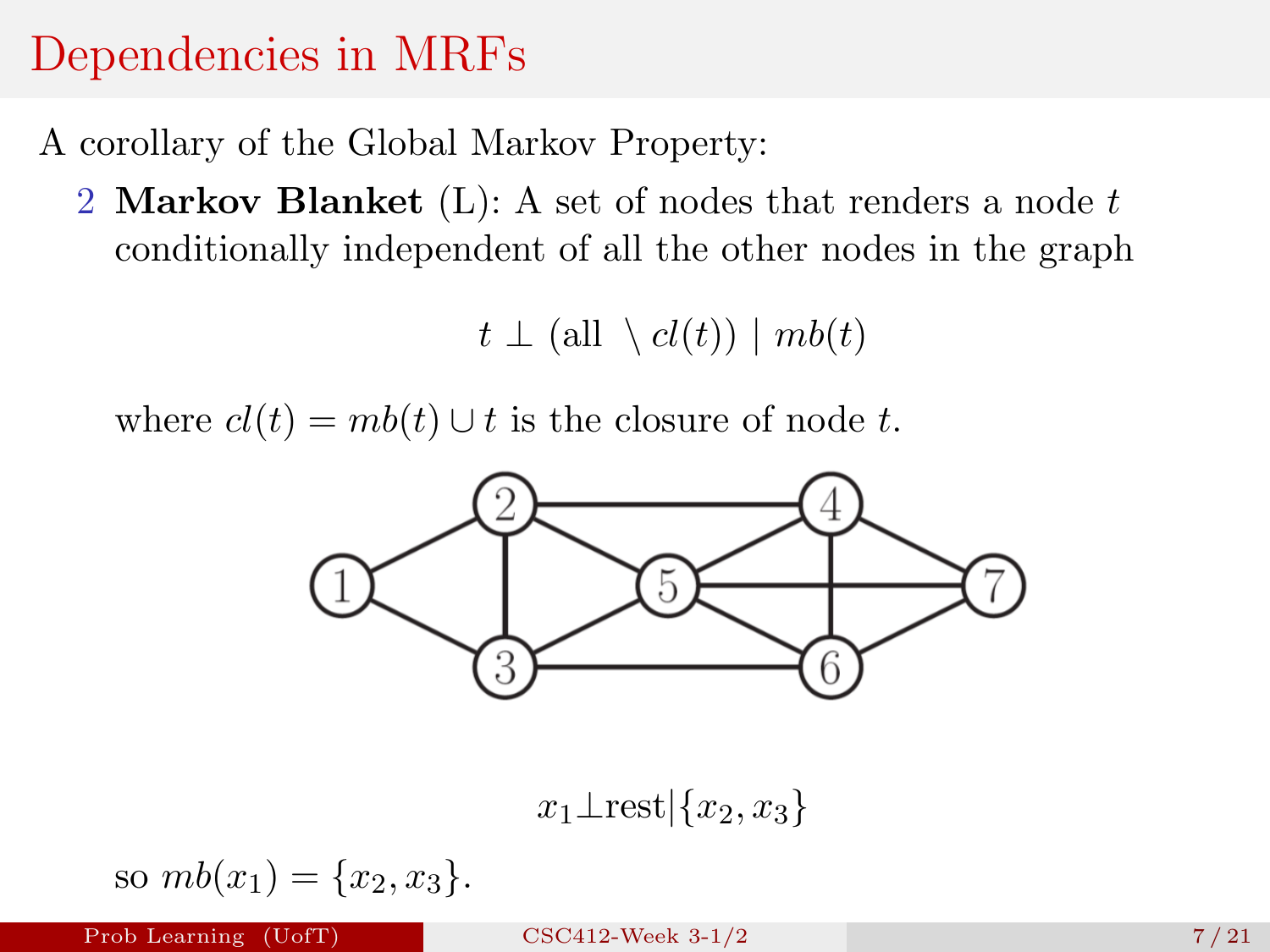#### Dependencies in MRFs

Another corollary of the Global Markov Property:

3 Pairwise (Markov) Property (P):

 $s\bot t |(\text{all} \setminus \{s,t\}) \Leftrightarrow$  No edge between  $s\&t$ .



iff there are no edges between  $x_1$  and  $x_7$ . E.g. 1  $\angle$ 12|rest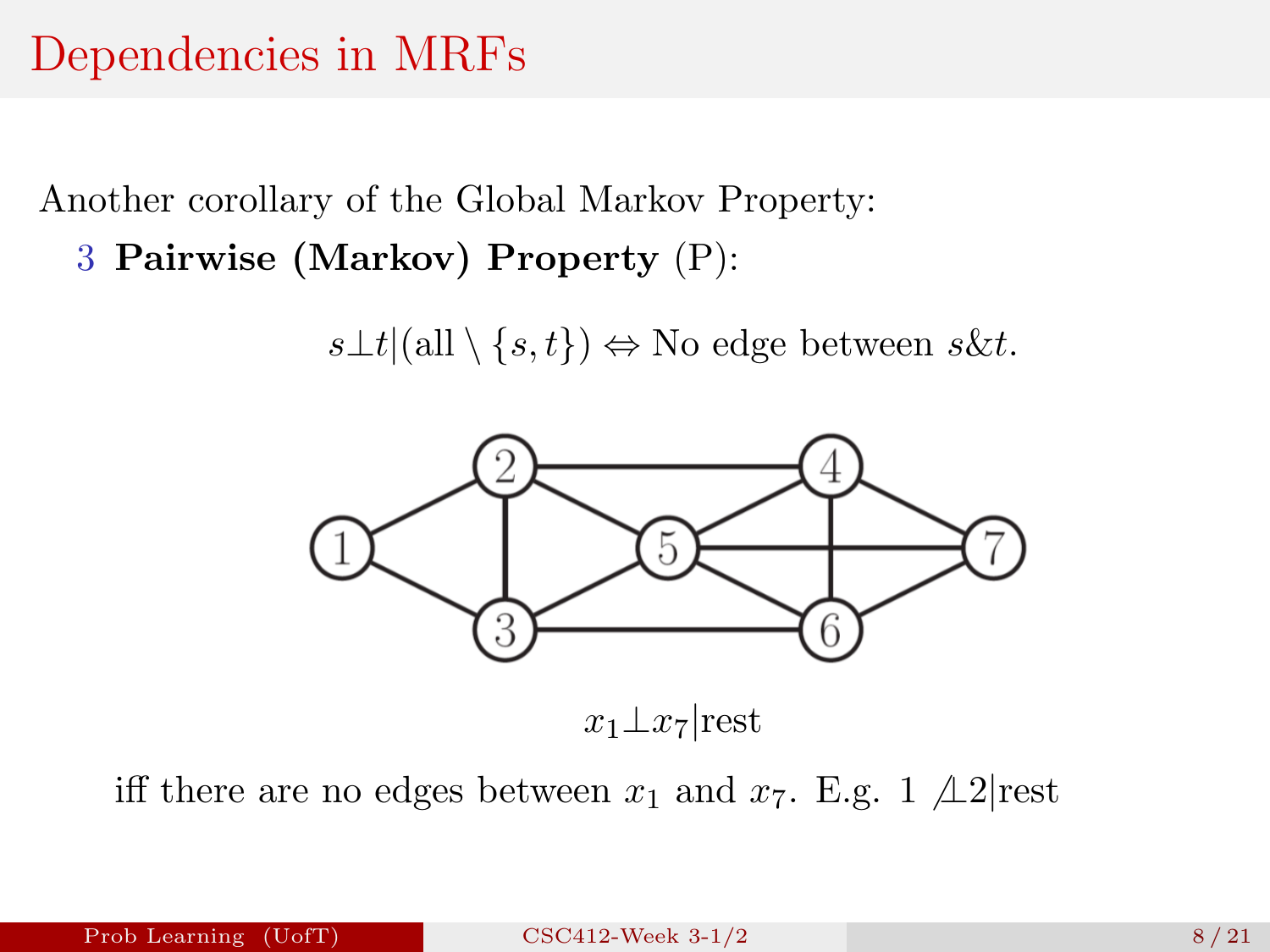# Image MRF



- Global:  $\{X_1, X_2\} \perp \{X_{15}, X_{20}\} | \{X_3, X_6, X_7\}$
- Local:  $X_1 \perp \text{rest} | \{X_2, X_6\}$
- Pairwise:  $X_1 \perp X_{20}$ |rest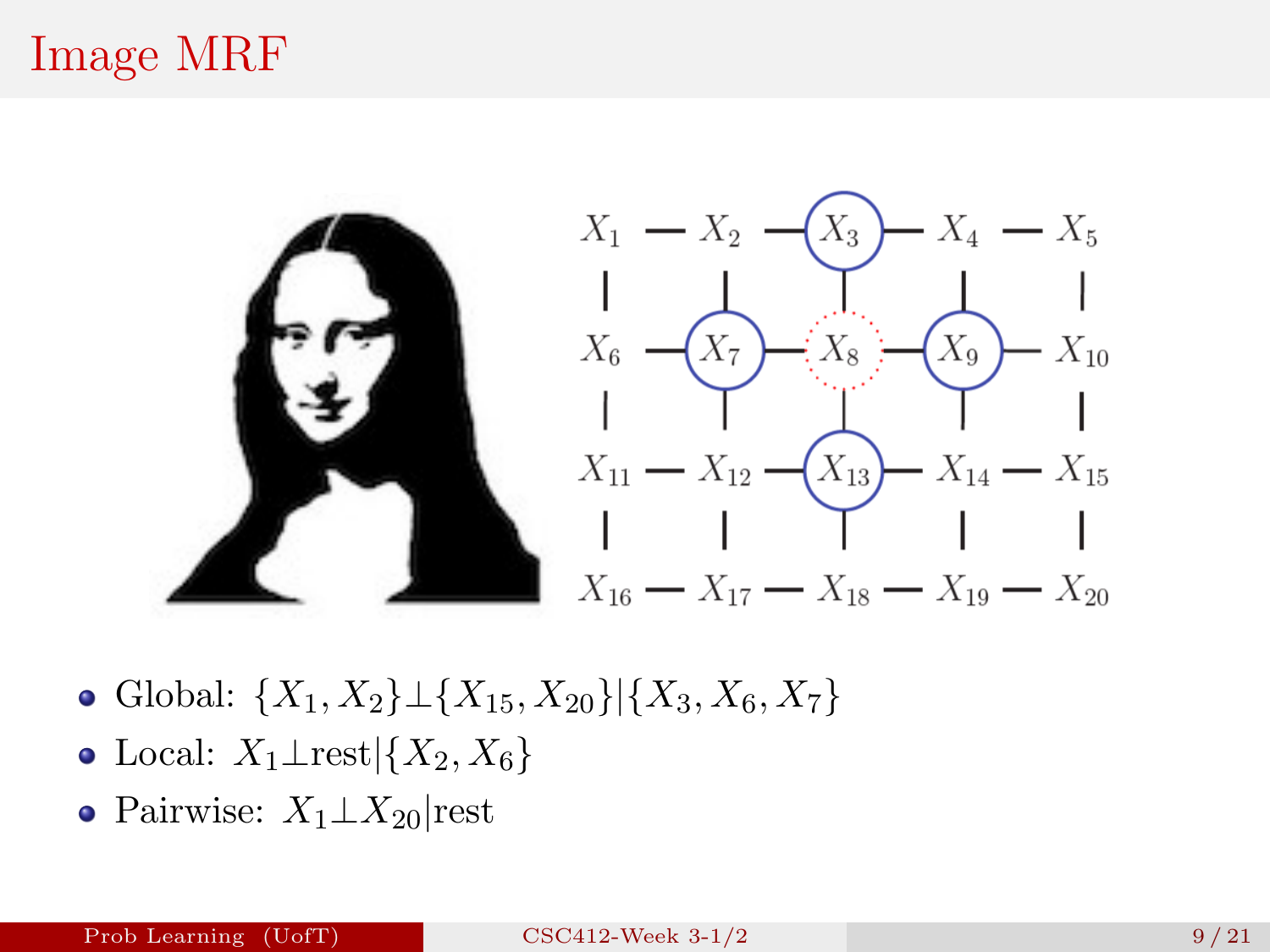#### Not all MRFs can be represented as DAGMs

Take the following MRF for example (a) and our attempts at encoding this as a DAGM (b, c).



Two conditional independencies in (a):  $\blacktriangleright$  1.  $A \perp C | D, B$  2.  $B \perp D | A, C$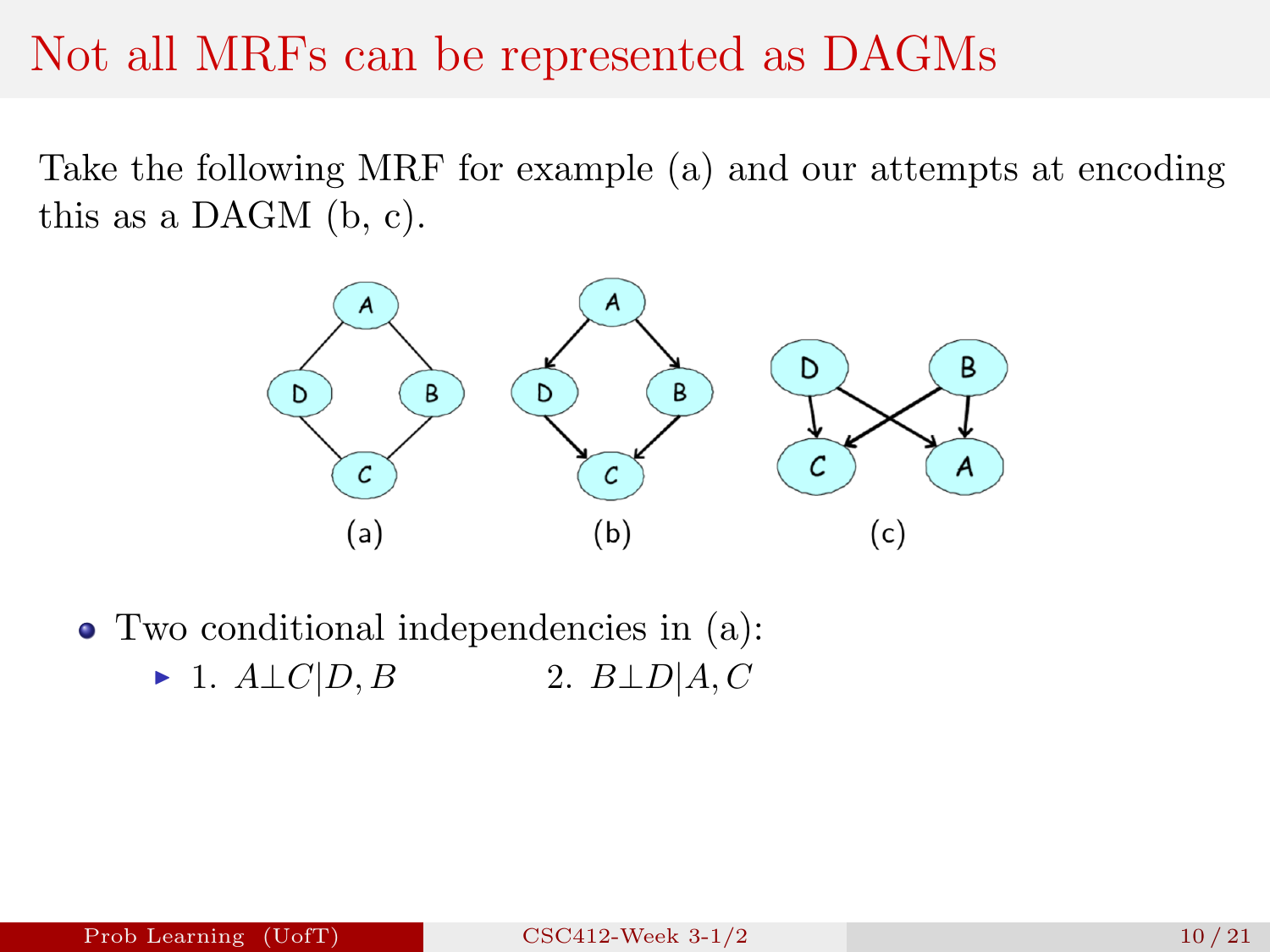### Not all MRFs can be represented as DAGMs

Take the following MRF for example (a) and our attempts at encoding this as a DAGM (b, c).



Two conditional independencies in (a):

- $\blacktriangleright$  1.  $A \perp C | D, B$  2.  $B \perp D | A, C$
- In (b), we have the first independence, but not the second.
- In (c), we have both independences, but B and D are marginally independent.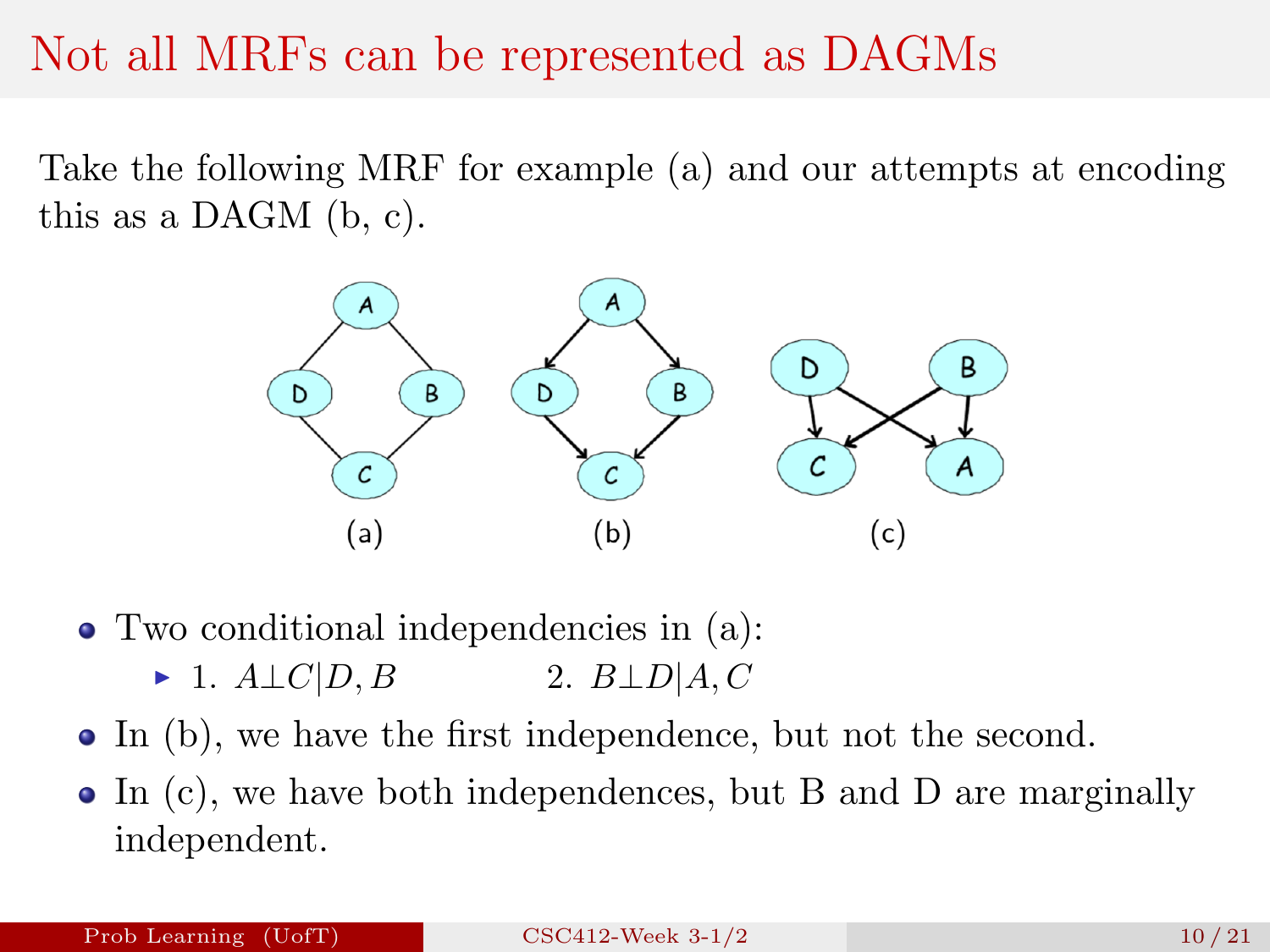### Not all DAGMs can be represented as MRFs

Not all DAGMs can be represented as MRFs. E.g. explaining away:



An undirected model is unable to capture the marginal independence,  $X \perp Y$  that holds at the same time as  $X \perp Y | Z$ .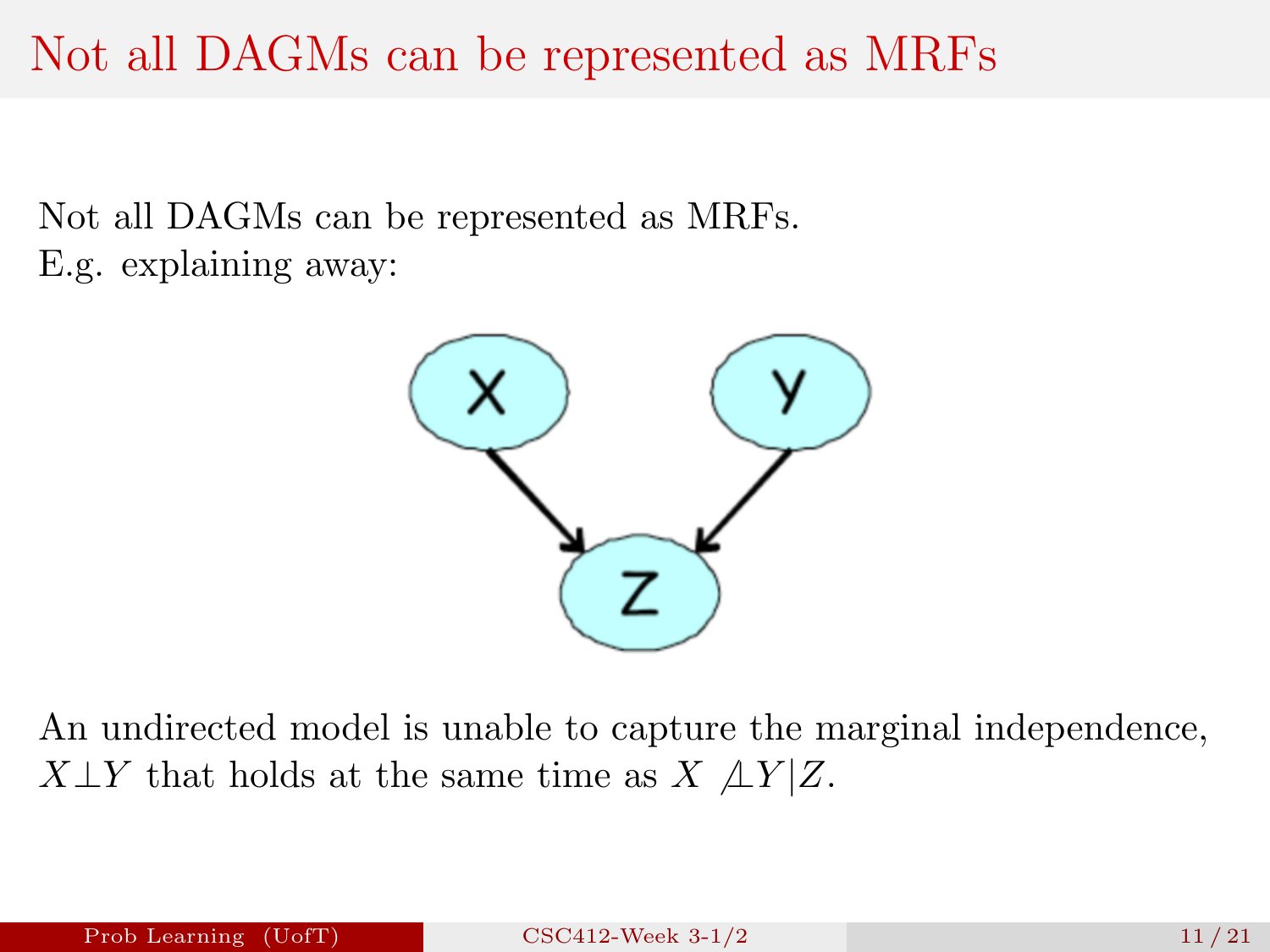# Cliques

A clique is a subset of notes such that every two vertices in the subset are connected by an edge.

- **Maximal clique** is a clique that cannot be extended by including one more adjacent vertex.
- **Maximum clique** is a clique of the largest possible size in a given graph.



Above, maximal clique is show in blue, while a maximum clique is shown in green.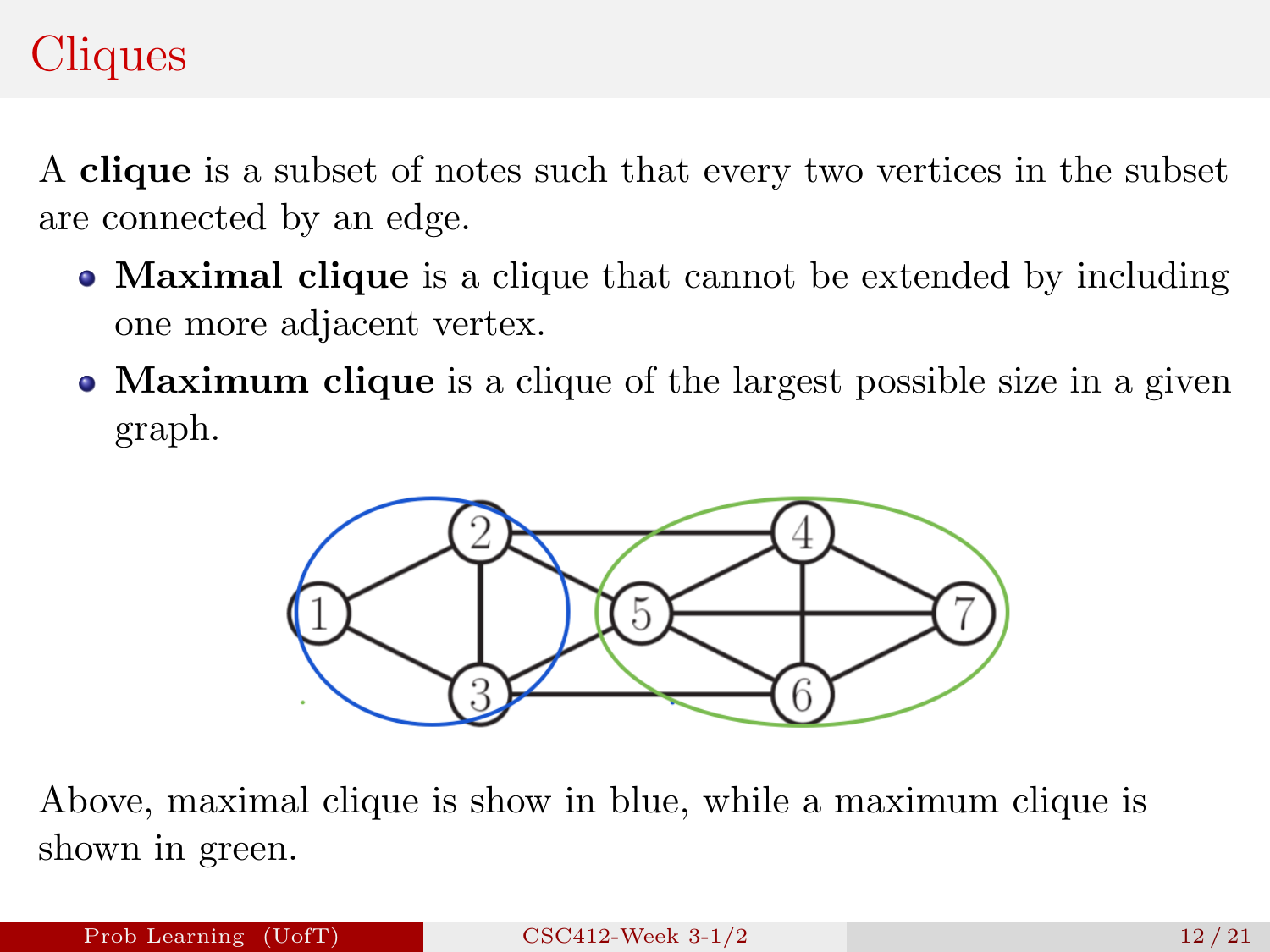# Distributions Induced by MRFs

Let  $x = (x_1, ..., x_m)$  be the set of all random variables in our graph.

- Unlike in DAGMs, there is no topological ordering in MRFs, so the chain rule cannot be used to simplify the joint dist  $p(x)$ .
- We associate potential functions with each maximal clique: given a maximal clique  $c$ , the potential function (or factor)

 $\psi_c(x_c|\theta_c)$ 

is a non-negative function, where  $x_c$  is the subset of variables in c and  $\theta_c$  is some parameter.

Joint distribution is proportional to product of clique potentials

$$
p(x) \propto \prod_{c \in \mathcal{C}} \psi_c(x_c | \theta_c)
$$

where  $\mathcal C$  is the set of all maximal cliques.

Any distribution whose conditional independencies are represented with an MRF can be represented this way.

Prob Learning (UofT) [CSC412-Week 3-1/2](#page-0-0) 13/21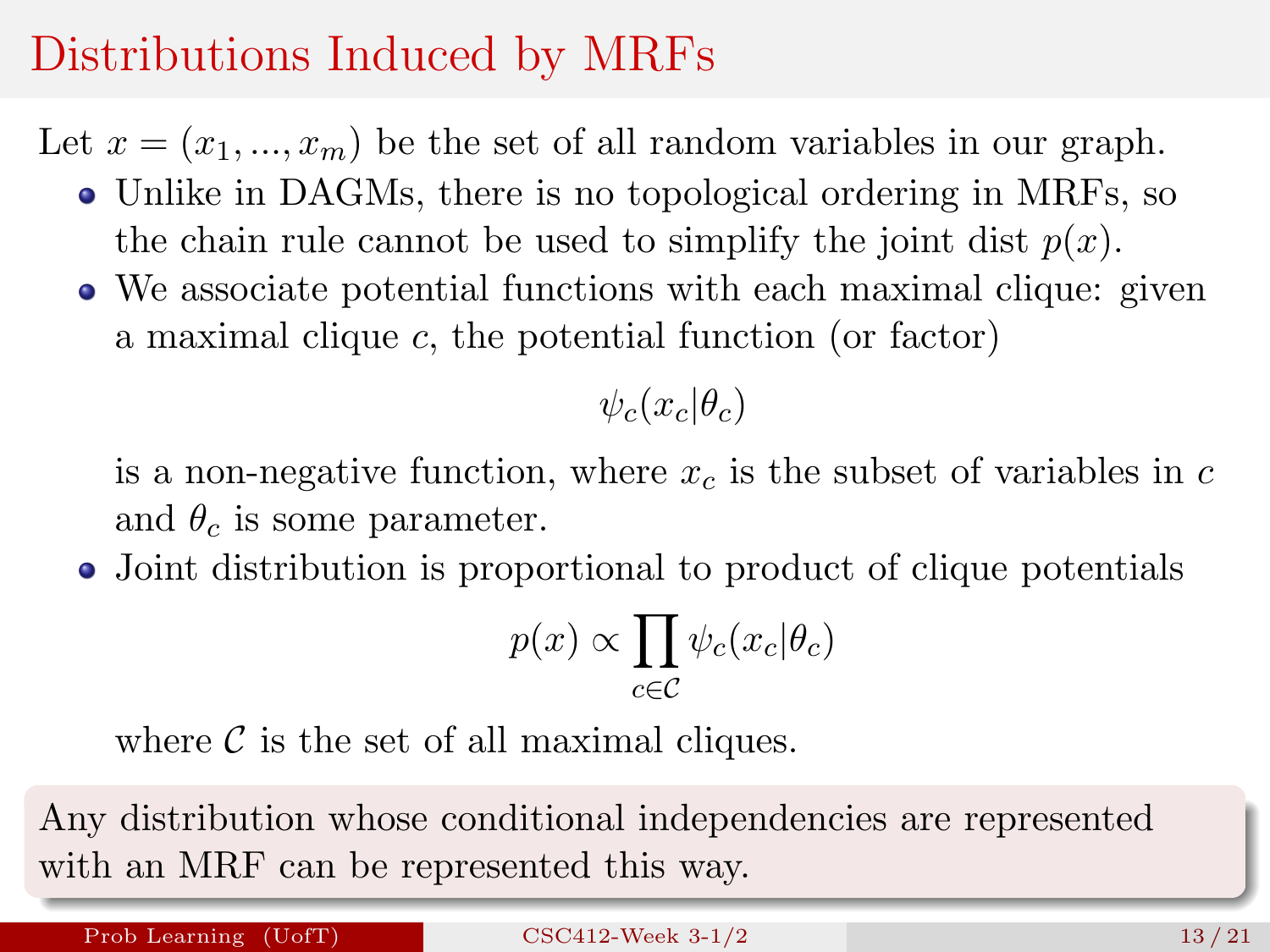## Distributions Induced by MRFs

• A distribution  $p(x) > 0$  satisfies the conditional independence properties of an undirected graph iff  $p(x)$  can be represented as a product of factors, one per maximal clique, i.e.,

$$
p(x|\theta) = \frac{1}{Z(\theta)} \prod_{c \in \mathcal{C}} \psi_c(x_c|\theta_c)
$$

where C is the set of all (maximal) cliques of G, and  $Z(\theta)$  the partition function, defined as

$$
Z(\theta) = \sum_{x} \prod_{c \in \mathcal{C}} \psi_c(x_c | \theta_c).
$$

The factored structure of the distribution makes it possible to more efficiently do the sums/integrals needed to compute it.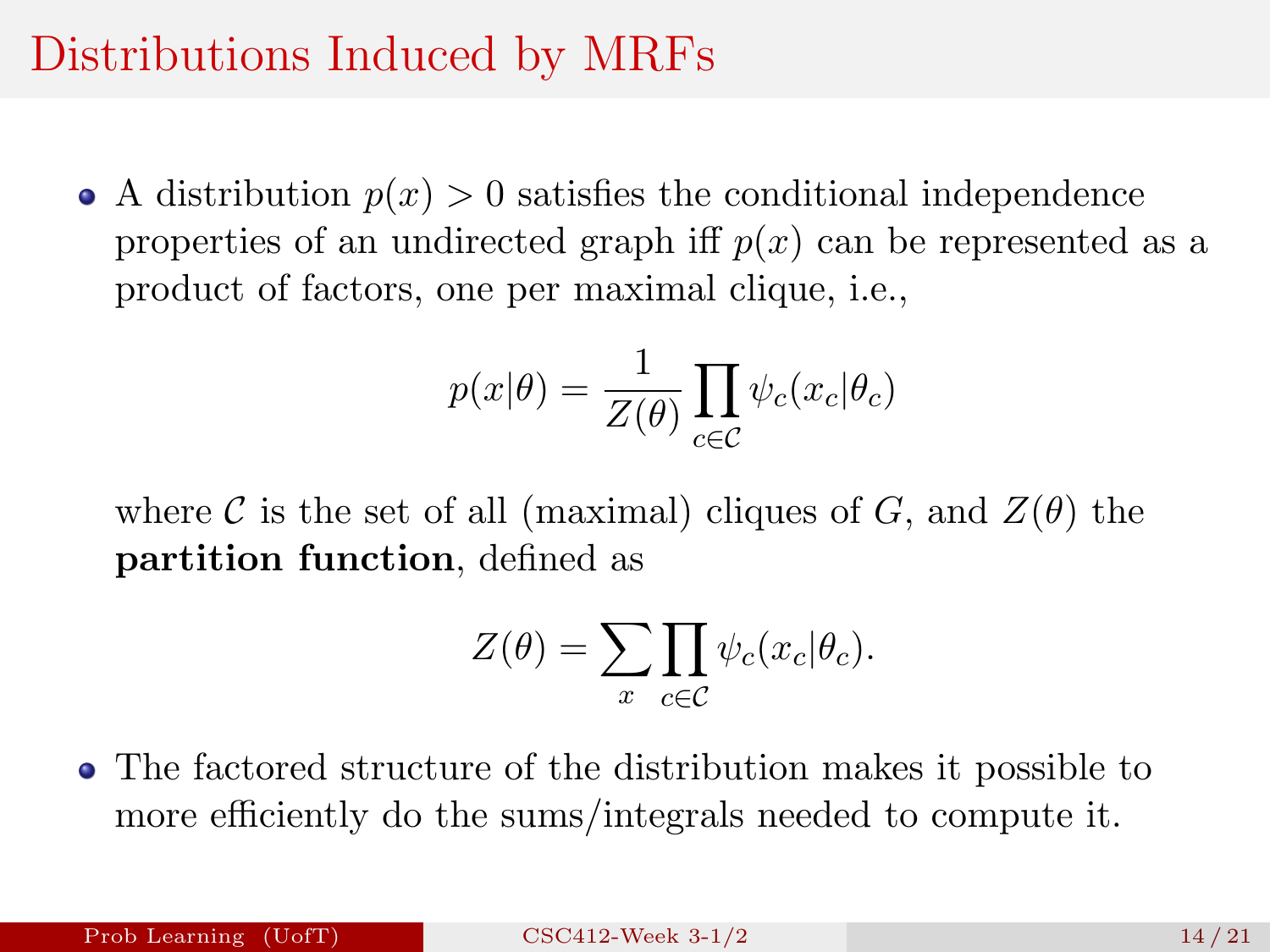If we use exp to enforce posititivty, we can write the distribution as an exponential family:

$$
p(x|\theta) = \exp\left\{\sum_{c \in \mathcal{C}} \log \psi_c(x_c|\theta_c) - \underbrace{\log Z(\theta)}_{=A(\theta)}\right\}
$$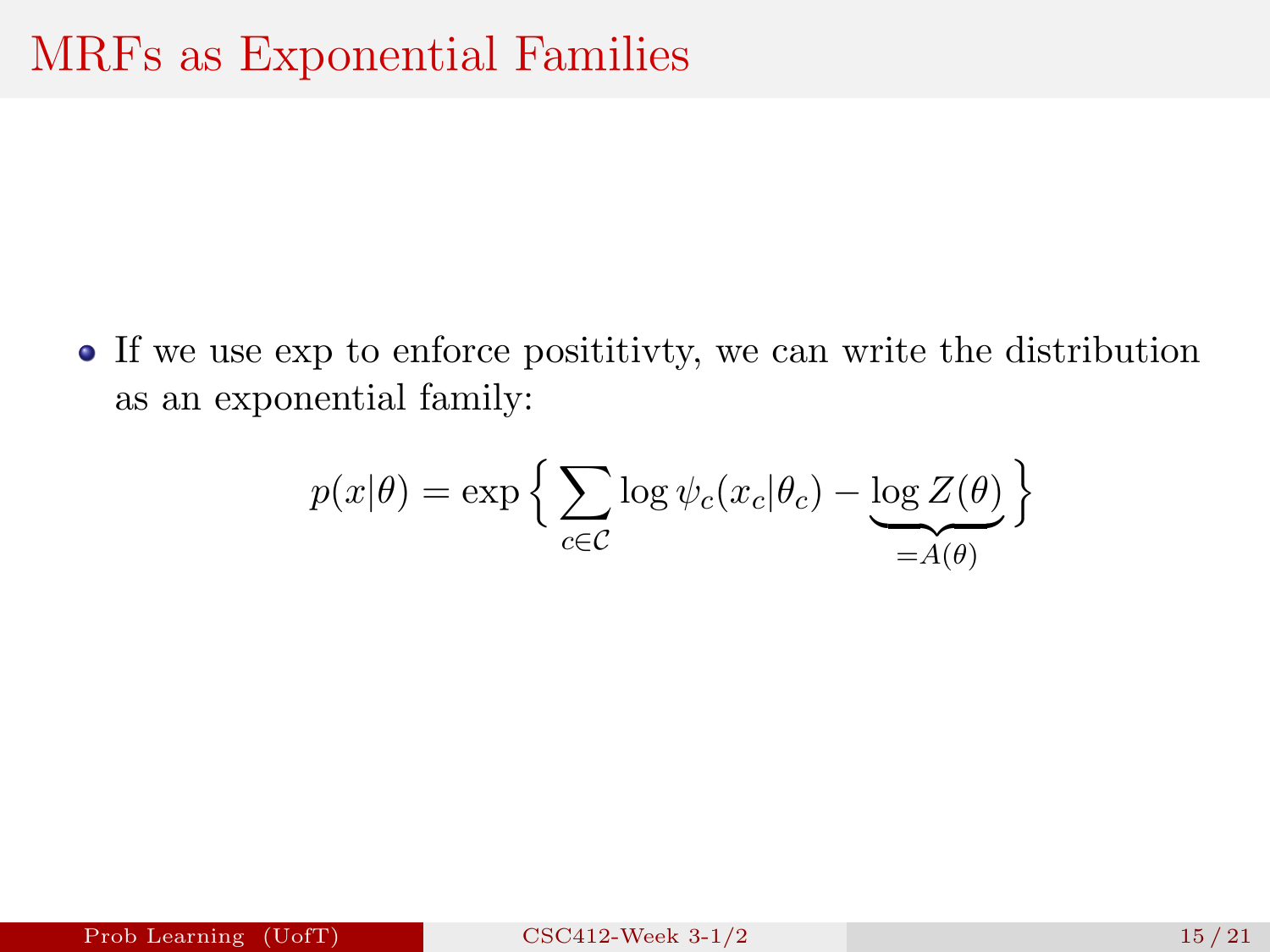

- How to factorize the undirected graph of our running example?
- How many maximal cliques are there?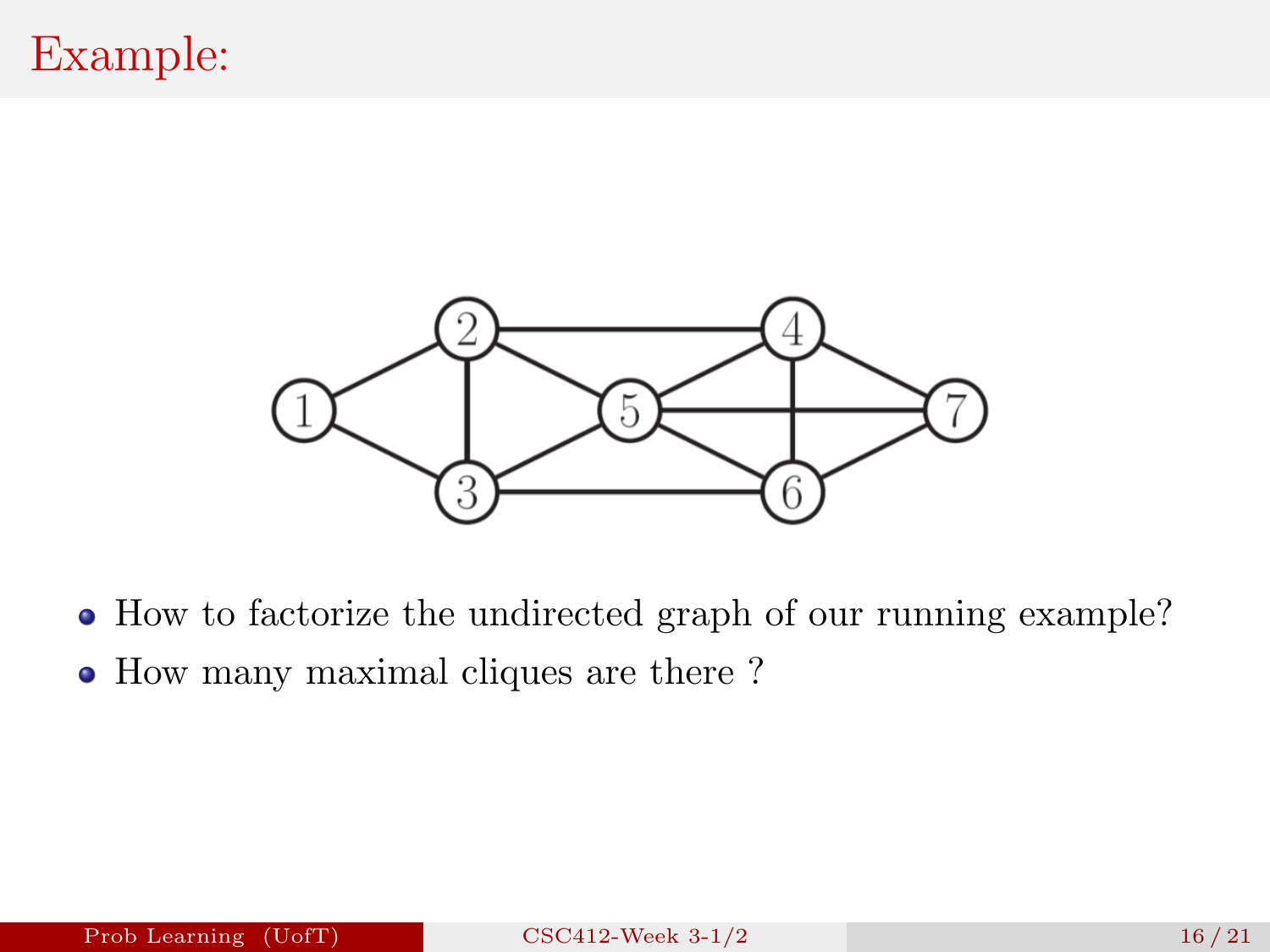# Example:



Lets see how to factorize the undirected graph of our running example:

$$
p(x) \propto \psi_{1,2,3}(x_1, x_2, x_3) \psi_{2,3,5}(x_2, x_3, x_5) \psi_{2,4,5}(x_2, x_4, x_5) \psi_{3,5,6}(x_3, x_5, x_6)
$$
  
  $\times \psi_{4,5,6,7}(x_4, x_5, x_6, x_7)$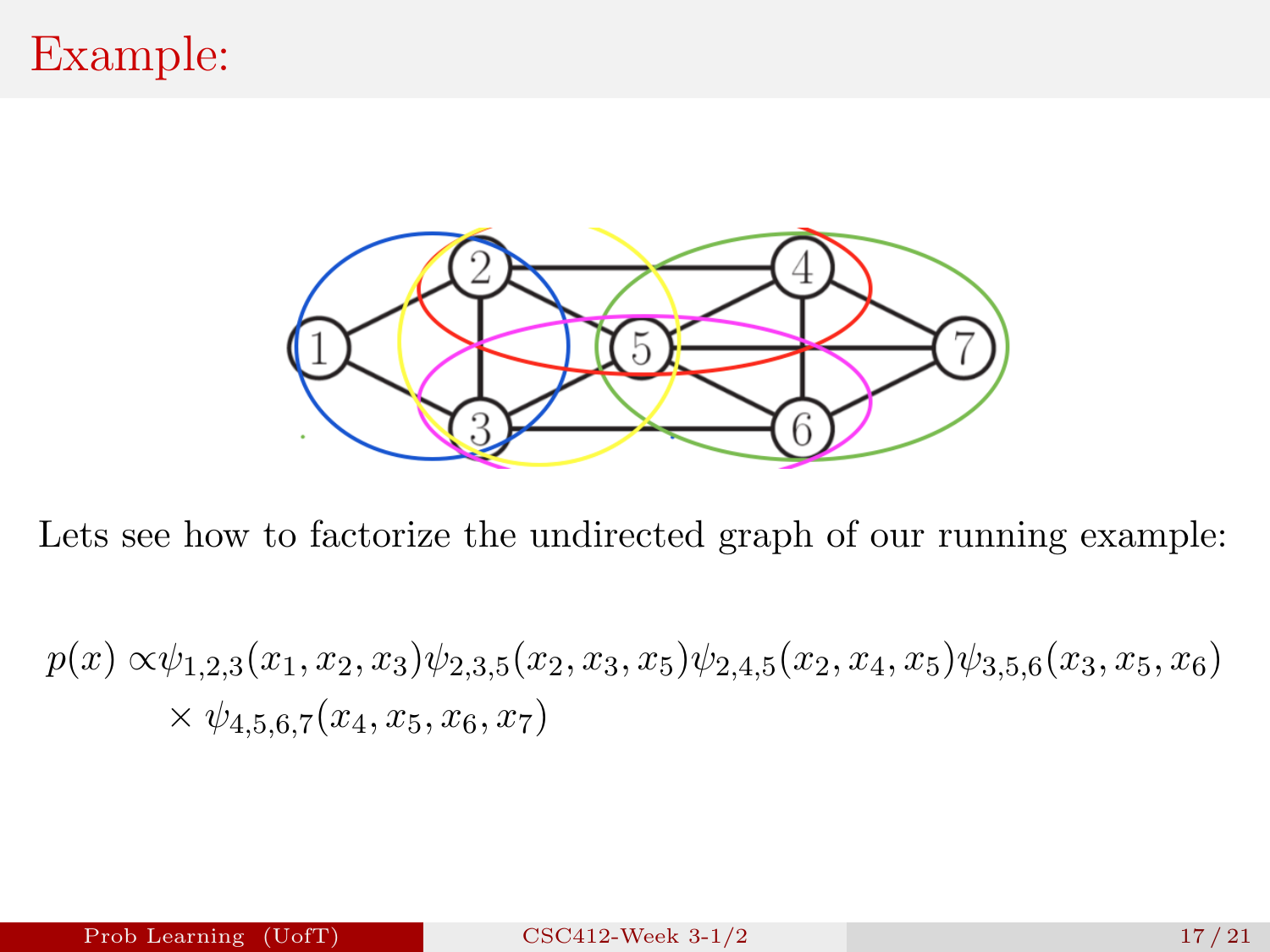#### Representing potentials

If the variables are discrete, we can represent the potential functions as tables of (non-negative) numbers

$$
p(A, B, C, D) = \frac{1}{Z} \psi_{A,B}(A, B) \psi_{B,C}(B, C) \psi_{C,D}(C, D) \psi_{A,D}(A, D)
$$

where

$$
\phi_1[A,B] \qquad \phi_2[B,C] \qquad \phi_3[C,D] \qquad \phi_4[D,A]
$$
\n
$$
\begin{array}{c|ccccccccc}\n a^0 & b^0 & 30 & b^0 & c^0 & 100 & c^0 & d^0 & 1 & d^0 & a^0 & 100 \\
a^0 & b^1 & 5 & b^0 & c^1 & 1 & c^0 & d^1 & 100 & d^0 & a^1 & 1 \\
a^1 & b^0 & 1 & b^1 & c^0 & 1 & c^1 & d^0 & 100 & d^1 & a^0 & 1 \\
b^1 & c^1 & 100 & c^1 & d^1 & 1 & d^1 & a^1 & 100\n\end{array}
$$

Note that these potentials are not probabilities, but instead encode relative affinities between the different assignments. For example, in the above table,  $a^0, b^0$  is taken to be 30X more likely than  $a^1, b^0$ .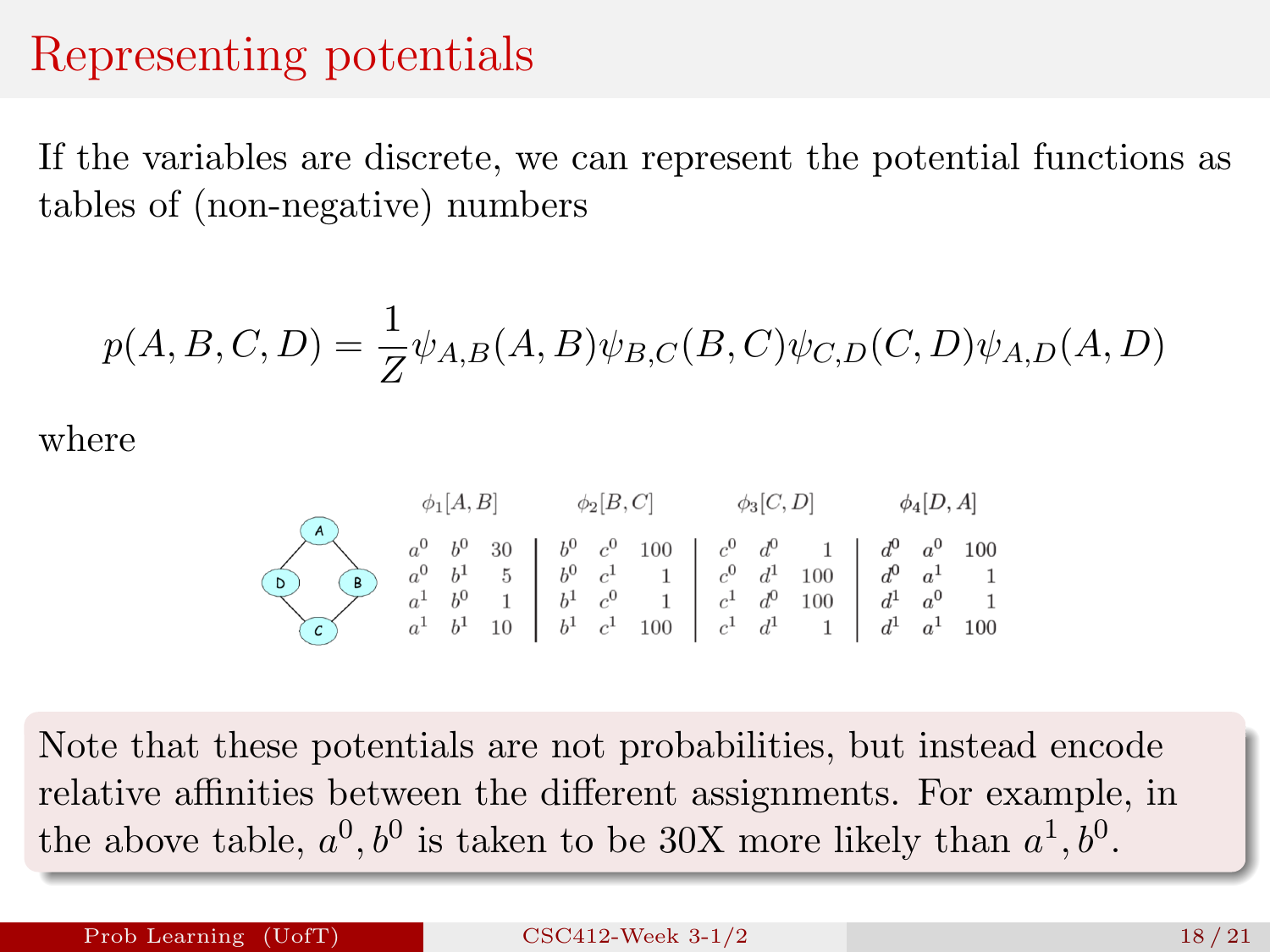# Example: Ising model



- The Ising model is an MRF that is used to model magnets.
- The nodes variables are spins, i.e., we use  $x_s \in \{-1, +1\}.$
- Define the pairwise clique potentials as

$$
\psi_{st}(x_s, x_t) = \begin{pmatrix} e^{W_{st}} & e^{-W_{st}} \\ e^{-W_{st}} & e^{W_{st}} \end{pmatrix}
$$

where  $W_{st}$  is the coupling strength between nodes s and t.

- For  $(x_s, x_t) = (1, -1)$  we have  $\psi_{st}(1, -1) = e^{-W_{st}}$  or in compact form  $\psi_{st}(x_s, x_t) = e^{x_s x_t W_{st}}.$
- If two nodes are connected we set  $W_{st} = J$  and if they are not connected  $W_{st} = 0$ .
- This captures: it is more likely to have the same neighboring spins.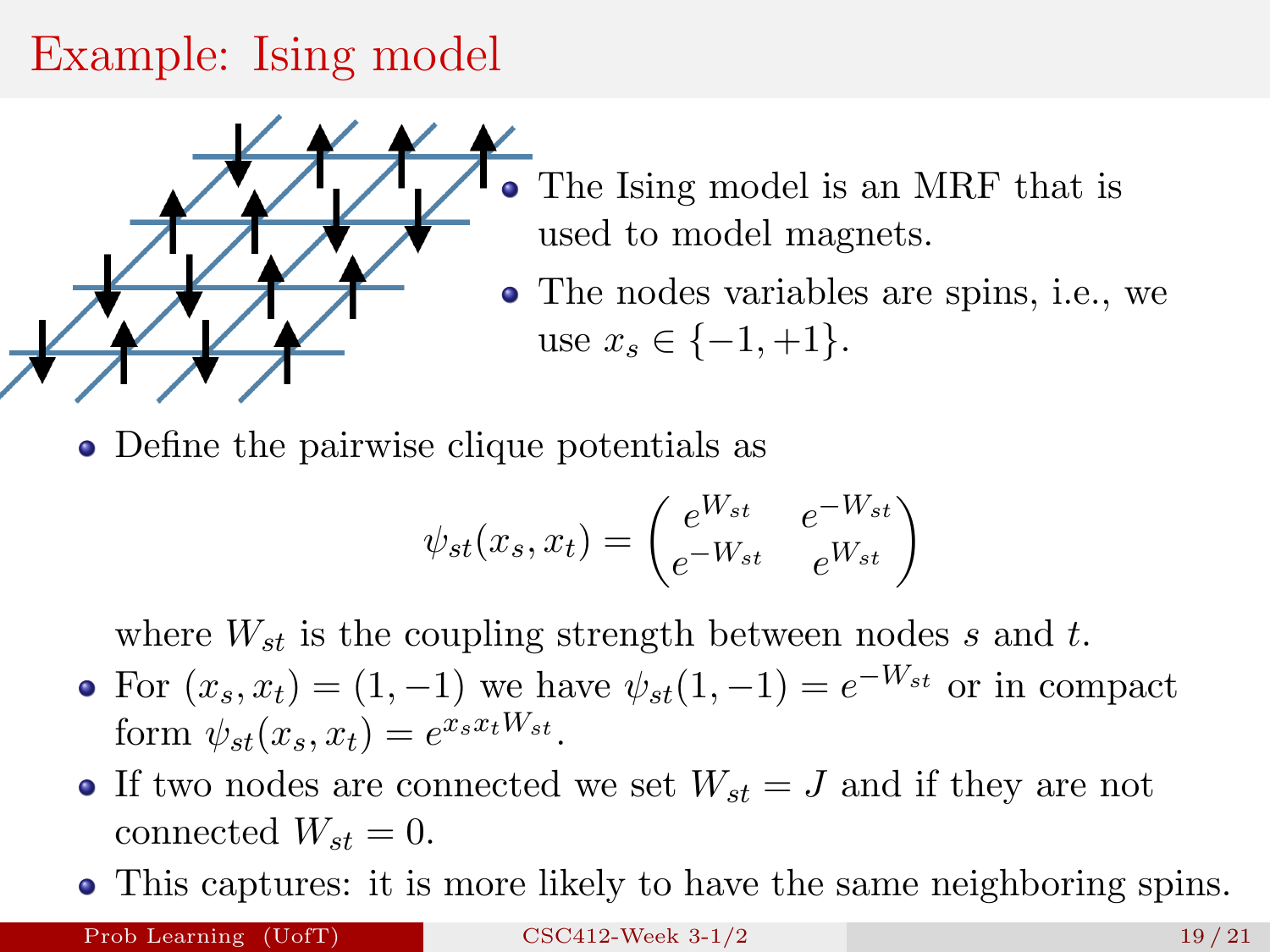#### Ising model

 $\bullet$  In compact form, for all pairs  $(s, t)$ , we can write

$$
\psi_{st}(x_s, x_t) = e^{x_s x_t W_{st}} = \text{pairwise potential}
$$

This only encodes the pairwise behavior. We might want to add unary node potentials as well

$$
\psi_s(x_s) = e^{-b_s x_s}
$$

• The overall distribution becomes

$$
p(x) \propto \prod_{s \sim t} \psi_{st}(x_s, x_s) \prod_s \psi_s(x_s) = \exp \Big\{ J \sum_{s \sim t} x_s x_t + \sum_s b_s x_s \Big\}.
$$

If  $x_s = x_t$ , i.e. the neighboring spins are the same, then the likelihood is larger. We will use this Ising model for image denoising in the Assignment 2!